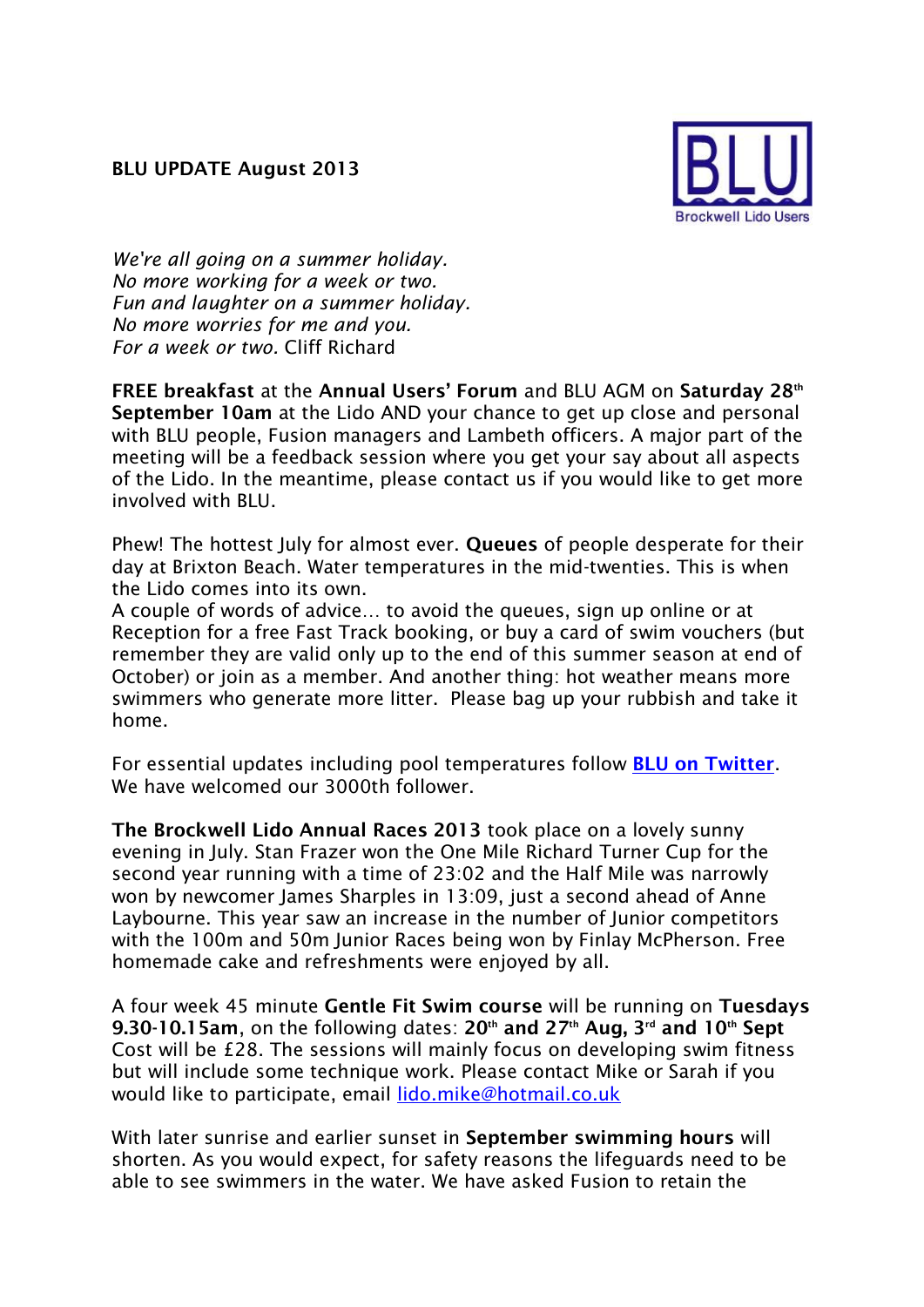summer opening and closing hours, hopefully until mid-September, but we await a decision on this. Don't forget the pool closes during the afternoons in September. But we recall the weather was warm last year and on a few occasions it was kept open all day. This year too?

Our BLU gym rep discussed a range of issues in the **gym and spa** at our August meeting with Clare Bushell, the Lido General manager. These included problems with the air conditioning; the toilets; TVs on treadmills; and failures in the hydrotherapy pool. Action has been promised on all these issues**.** And as we write, the **hydrotherapy pool** has just been reopened after essential repairs. We are hoping for proper drainage in the pool changing rooms before next summer. Lots of pictures and news at Lido Gym and Spa Facebook page. Plenty of the pool, in spite of the title. Fusion have an offer of 6 weeks membership for only £50 for only **open to students or teachers** who sign up before 22nd August.

**The Lido Café** has been featured in Harper's Bazaar and Vogue recently! There are some days when the café closes early for a wedding or other event. The Lido Café Facebook page alerts you to these closures at least 24 hours in advance.

Films: Wednesday 28<sup>th</sup> August Napoleon Dynamite. Wednesday 18<sup>th</sup> September The Breakfast Club. Details and to book: [http://www.thelunacinema.com/#/brockwell-lido/4563678938](http://www.thelunacinema.com/%23/brockwell-lido/4563678938) Pool will close early but we don't have details yet.

**Jazz evening** planned, but not confirmed for Saturday 14<sup>th</sup> September. Pool will close at 4.30pm for "normal users". Event begins 5pm. Probable cost £6 per head. The Lido Café will be open. Swimmers can listen to "Jazz in the water'. Might be clever to arrive for a swim at 5pm, pay £6 (only 25p more than usual) and enjoy the pool AND the jazz.

Are you a Triathlete or might you aspire to do a triathlon in the future? Windrush **Triathlon** Club train at the Lido and will welcome you to your first FREE training session [http://www.windrushtri.co.uk](http://www.windrushtri.co.uk/)

**Whippersnappers** has fun classes for babies, toddlers and school age children at the Lido. And they will host a children's party for you. [http://whippersnappers.org](http://whippersnappers.org/)

BLU have been pressing both Fusion and Lambeth for some action to resolve the dreaded **car park** problem. Fusion are awaiting a decision from Lambeth Planning about a proposal to install a camera overlooking the car park. Watch this space! And Twitter, where you will be the first to hear the good news when it happens. Will the application be approved before the **BLU Annual Forum on 28th September?**